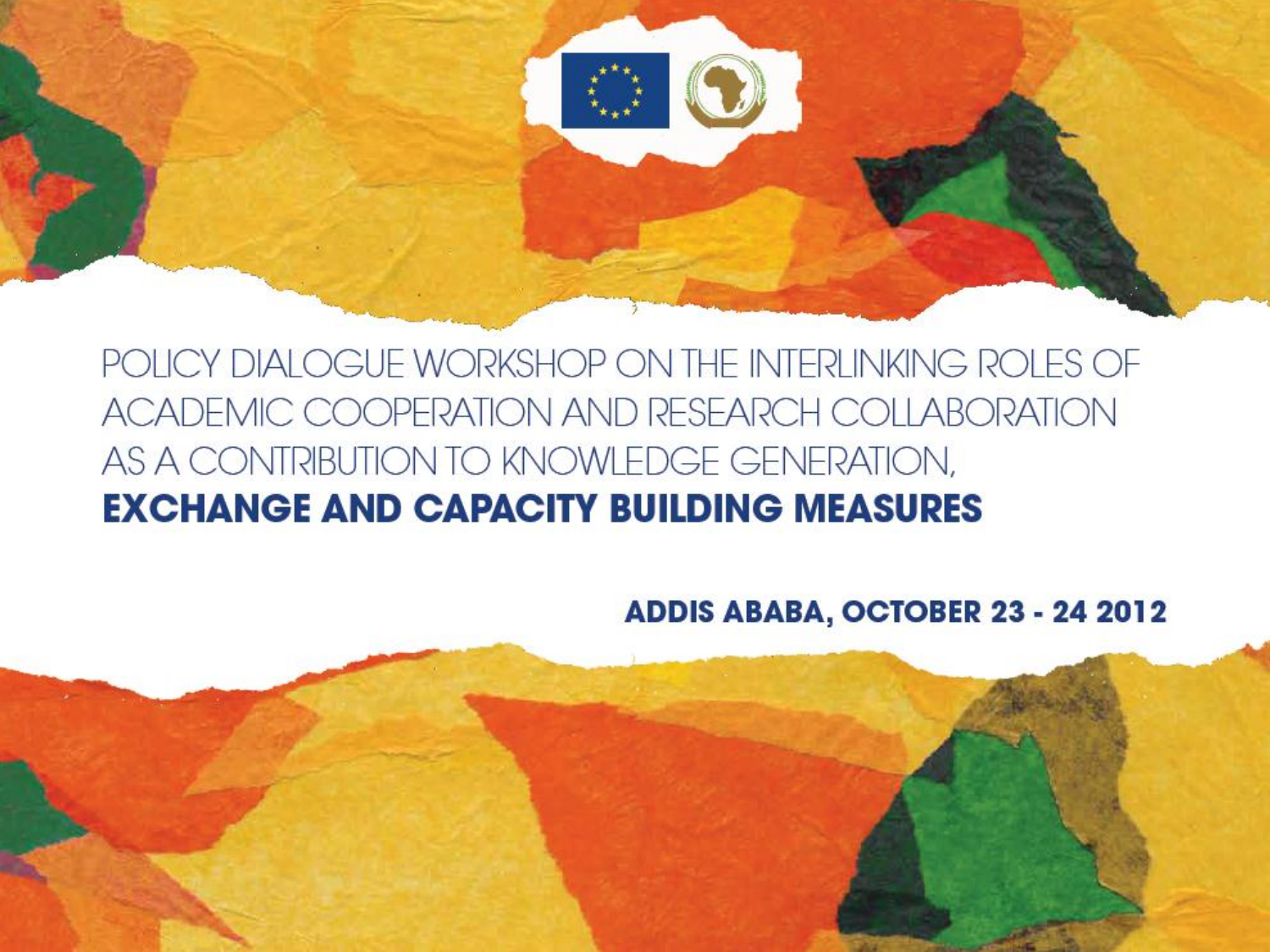ADDIS ABABA, OCTOBER 23 - 24 2012

# **Developing International Research Capacity and Capability.**

Spolander, G. & Engelbrecht, L.K.

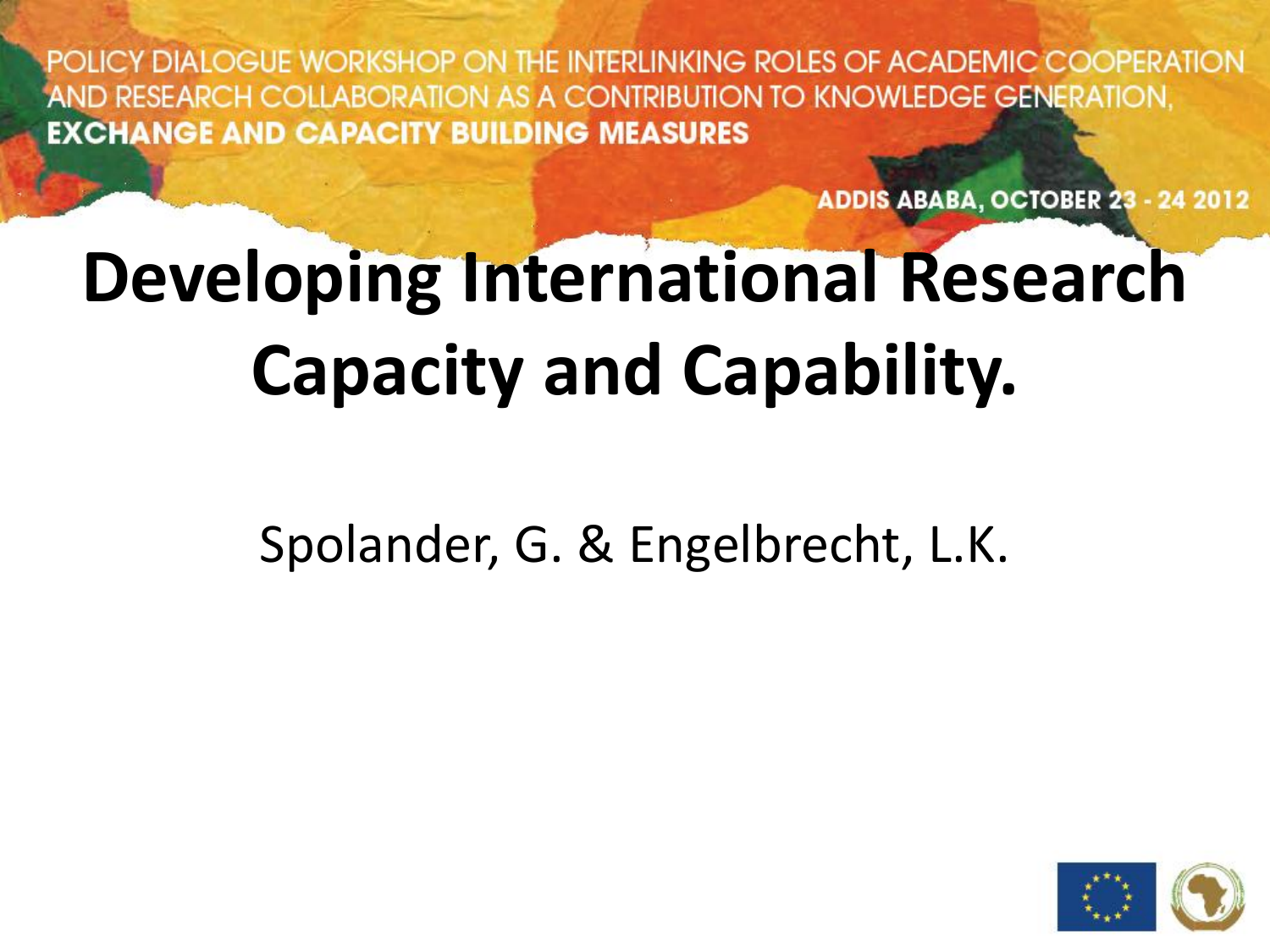ADDIS ABABA, OCTOBER 23 - 24 2012

## Reference:

Spolander, G. & Engelbrecht, L.K. 2012. Developing International Research Capacity and Capability. *Policy Dialogue Workshop – Exchange and Capacity Building Measures. EU conference.* Addis Ababa: Ethiopia (23-24 October 2012).

### Available:

<http://scholar.google.co.za/citations?user=YUORtfMAAAAJ>

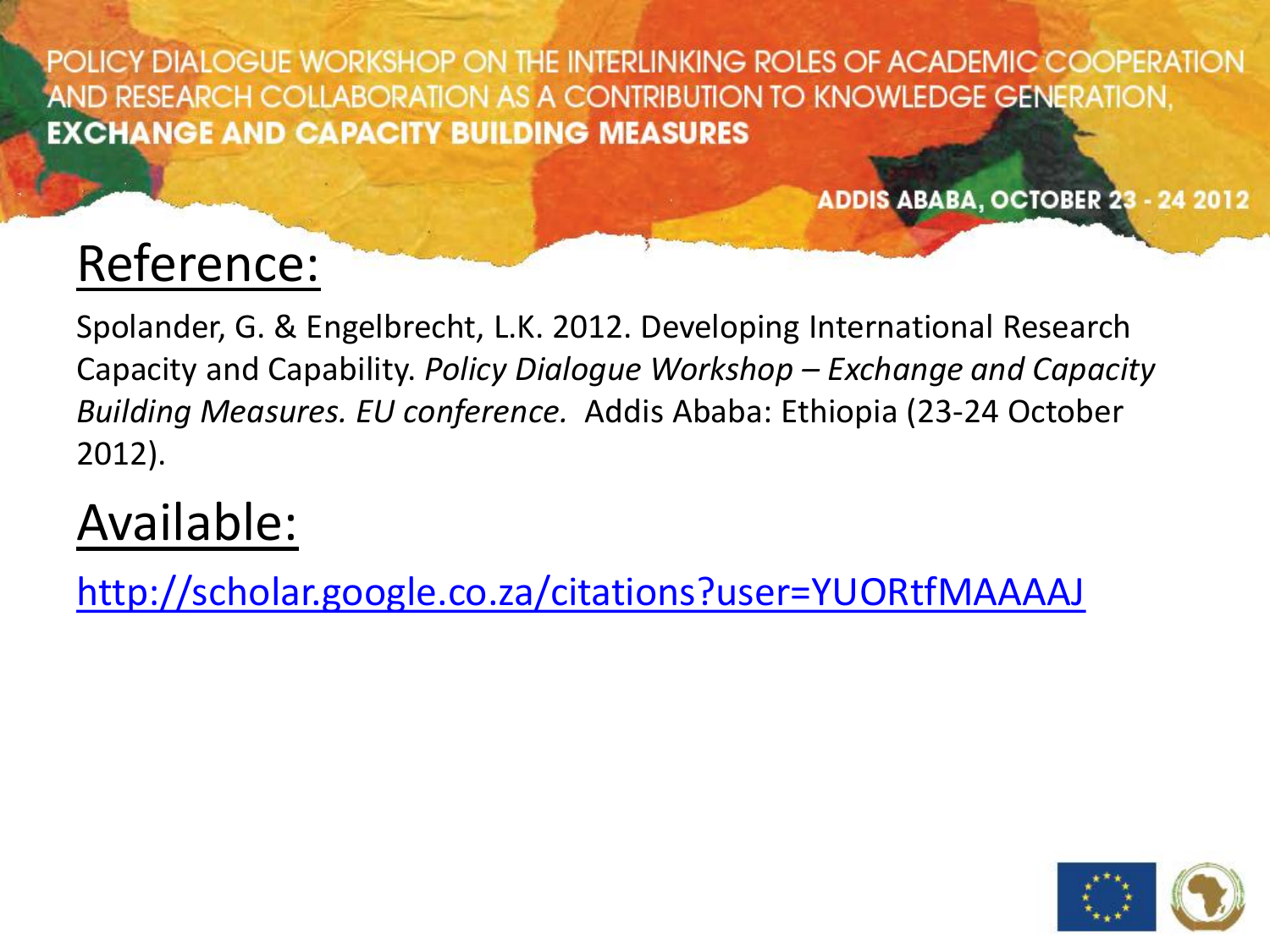- **The aim** of this presentation is to present a narrative of an example of how higher education practitioners from Africa and Europe can develop and establish:
- good practice of academic and research collaboration;
- which can serve as a model for higher education institutions;
- to generate knowledge;
- but also to define new perspectives;
- for building up education and research capacity.

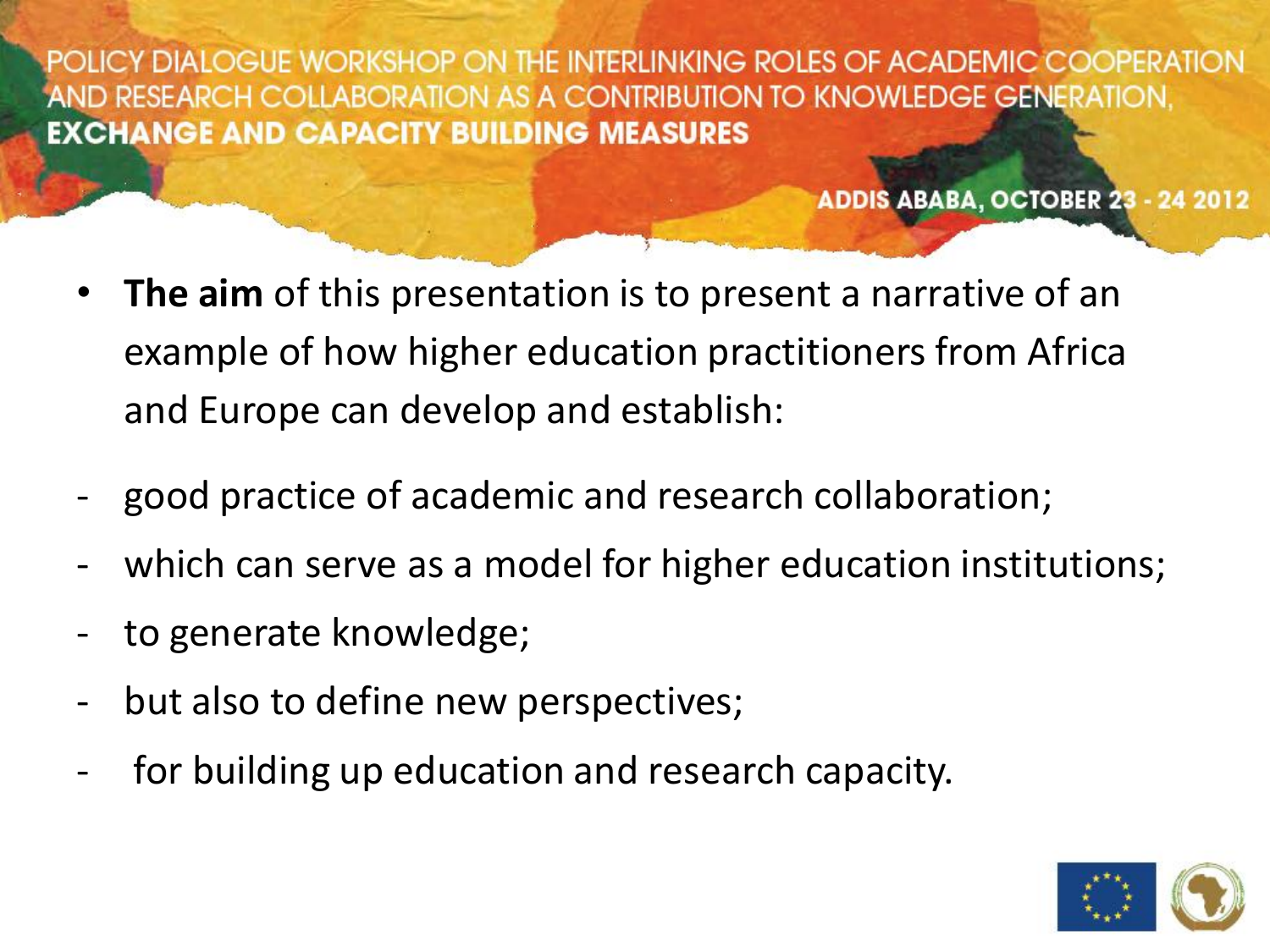ADDIS ABABA, OCTOBER 23 - 24 2012

• We draw **specifically on an example** of an European Union Marie Curie Programme's International Research Staff Exchange Scheme in the field of the public health implications of neoliberal policy and management on professions and vulnerable populations.

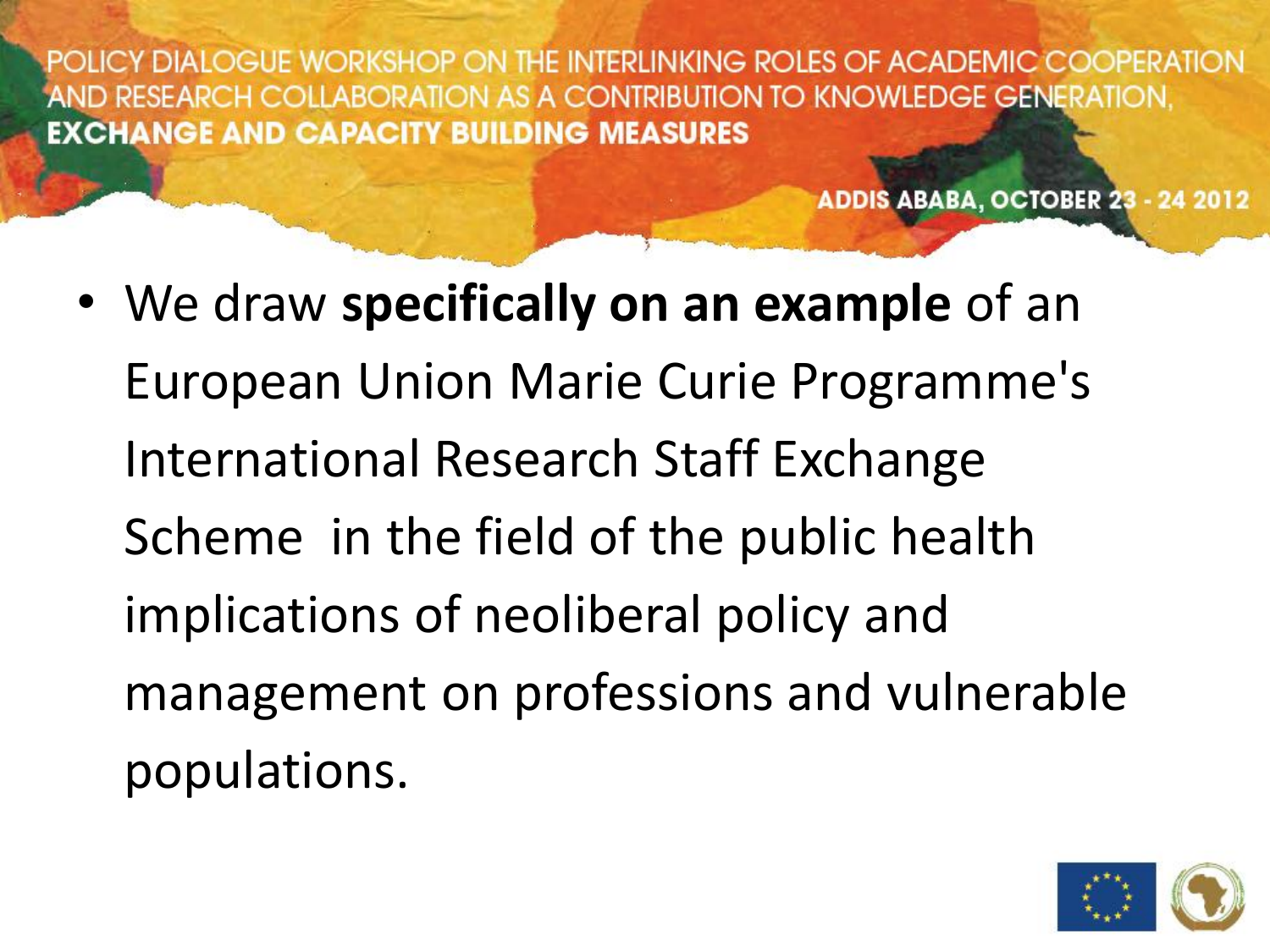ADDIS ABABA, OCTOBER 23 - 24 2012

• **The focus** would however be not so much on the content of the project, but on the process, learning and the experience.

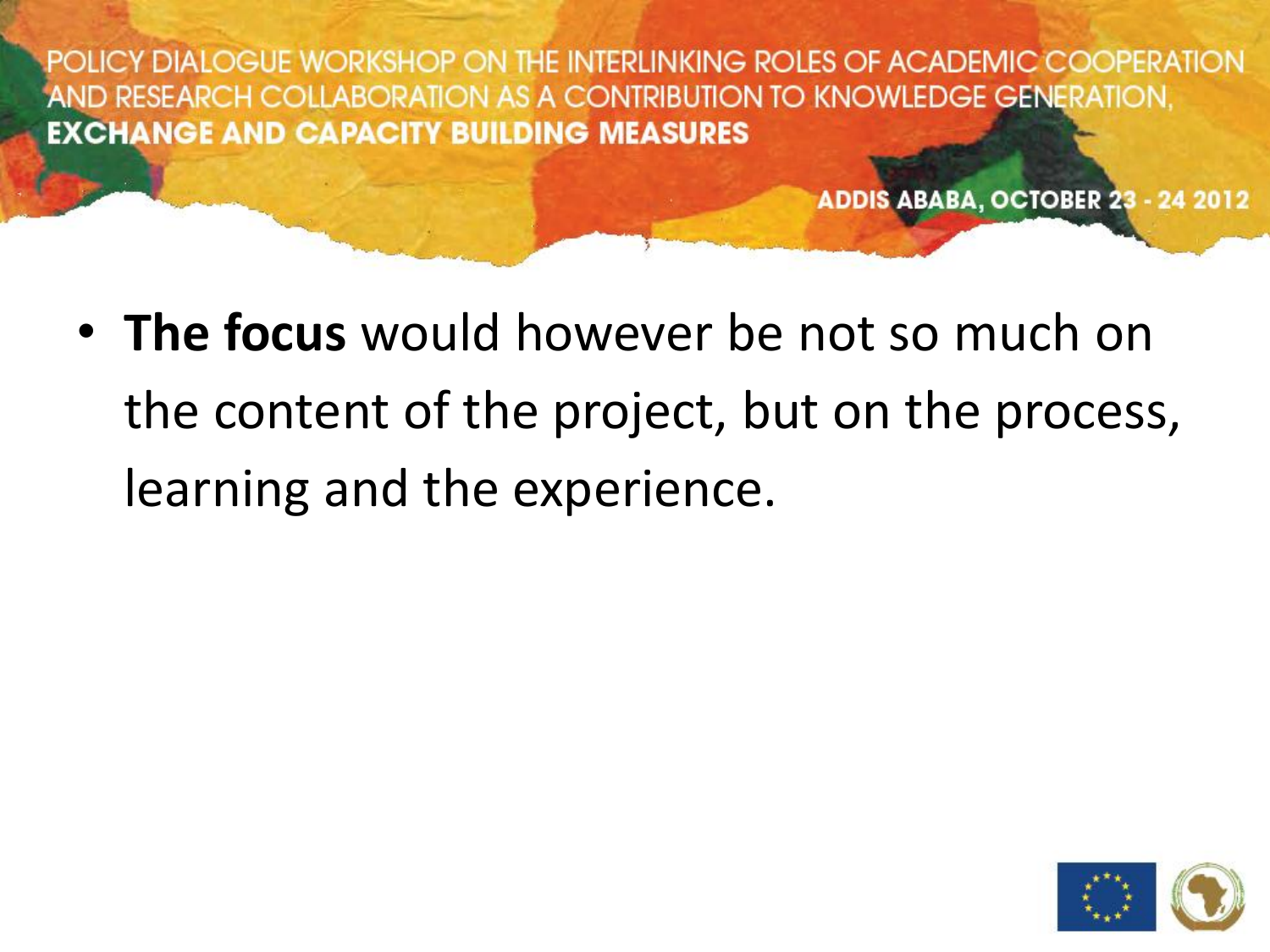ADDIS ABABA, OCTOBER 23 - 24 2012

#### - **Why Marie Curie?**

- $\circ$  Our fields (public health within the context of social welfare) are not well represented in international research.
- o Most academic developments in those fields are country specific.
- $\circ$  In order to develop large scale international research collaborations we needed to build a credible research team who can demonstrate an international profile, delivery and reputation.
- $\circ$  The Marie Curie offers an opportunity for us to develop such a team.
- $\circ$  The Marie Curie also has personal and institutional benefits as it enables the development and consolidation of international excellent researchers via staff exchanges and international research collaboration.

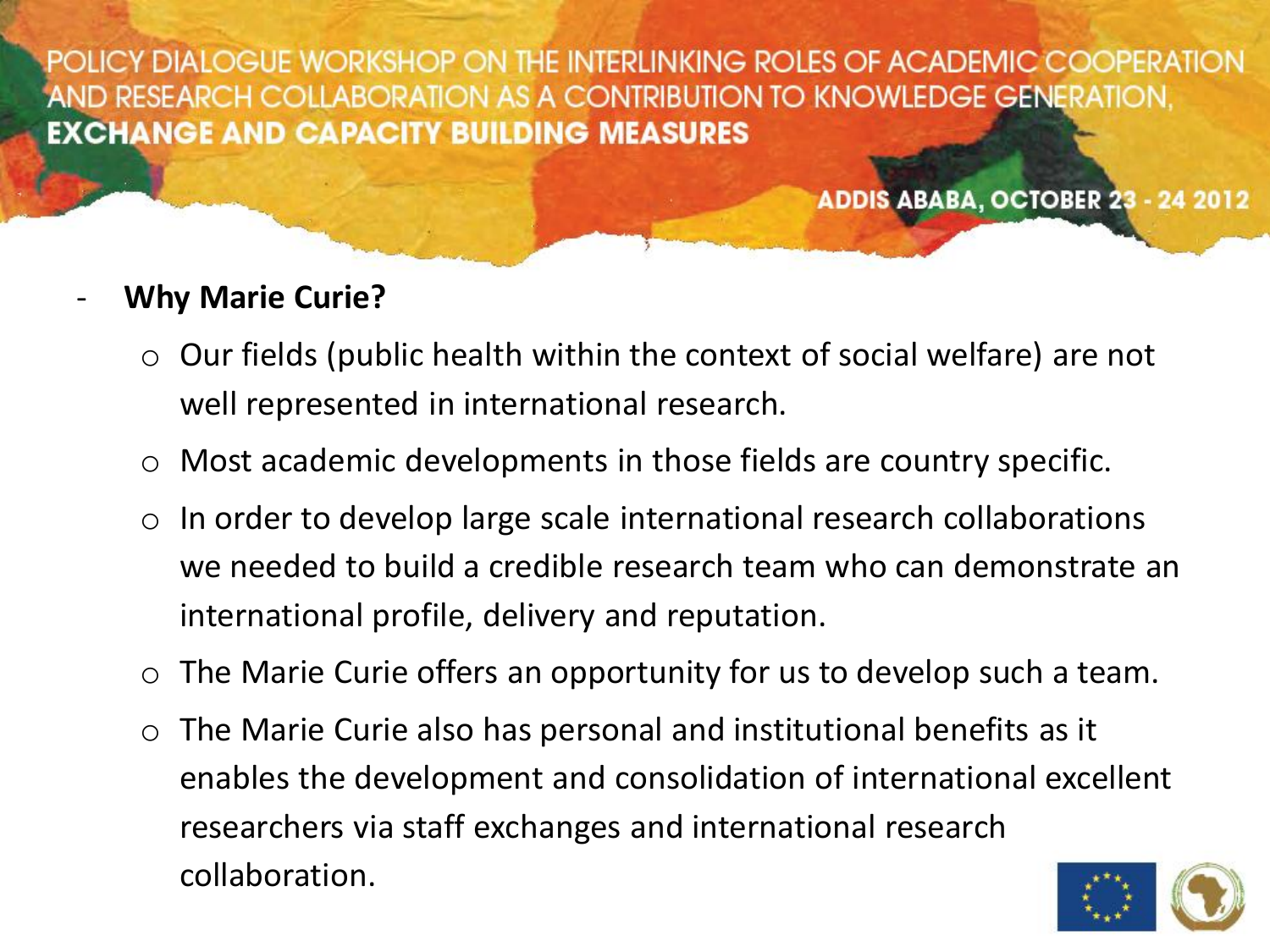ADDIS ABABA, OCTOBER 23 - 24 2012

#### - **Strategy:**

- $\circ$  The first part of the strategy was to develop a research team involving six countries (3 EU and 3 non-EU)
- $\circ$  The second strand of the strategy is to expand the research team to 10 countries (5 EU and 5 non-EU)
- $\circ$  The third strand is to seek larger international grand funding, such as Cost and Tempus.
- $\circ$  It could also serve as platform to secure additional funding and research opportunities.
- $\circ$  Through international publications and presentations, the profile of individual researchers and institutions may also be raised.

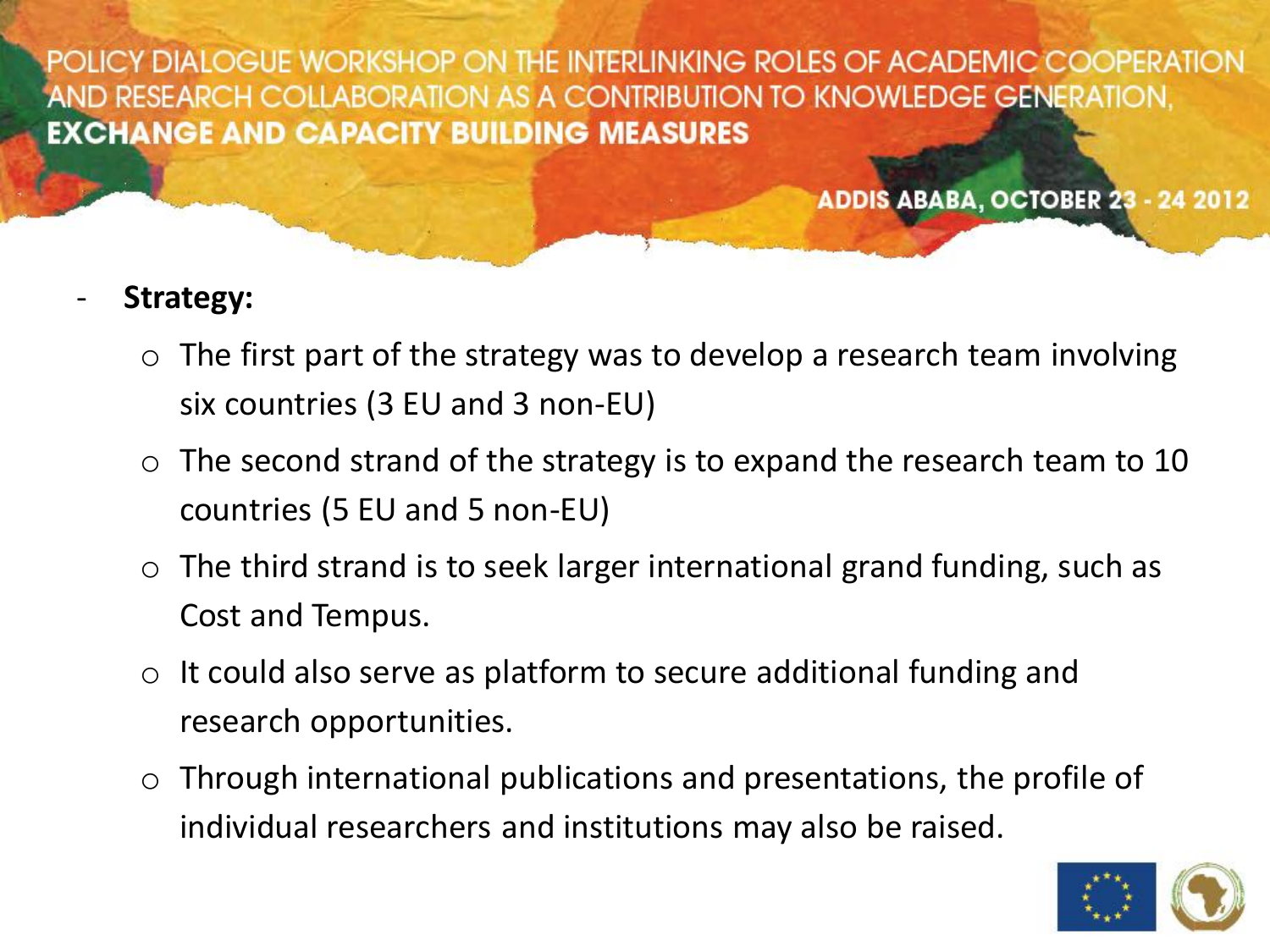ADDIS ABABA, OCTOBER 23 - 24 2012

#### - **The processes**

- $\circ$  The initial development was a result of networking for small scale research funding and joint publications between Coventry University, Social and Health Care Management (UK) and Stellenbosch University, Department of Social Work (SA),
- o Through international EU staff exchange funding, Coventry University develop relationships with Calabria University(Italy) and Laurea University (Finland).
- o Those relationships fostered new links with St Petersburg State University (Rusia) and Loyola College (India)
- o Why these institutions and individual members:
	- These institutions represent different geographical, economic, cultural and professional contexts;
	- different research experiences and expertise;
	- and the institutions and members were committed to a partnership of equals.

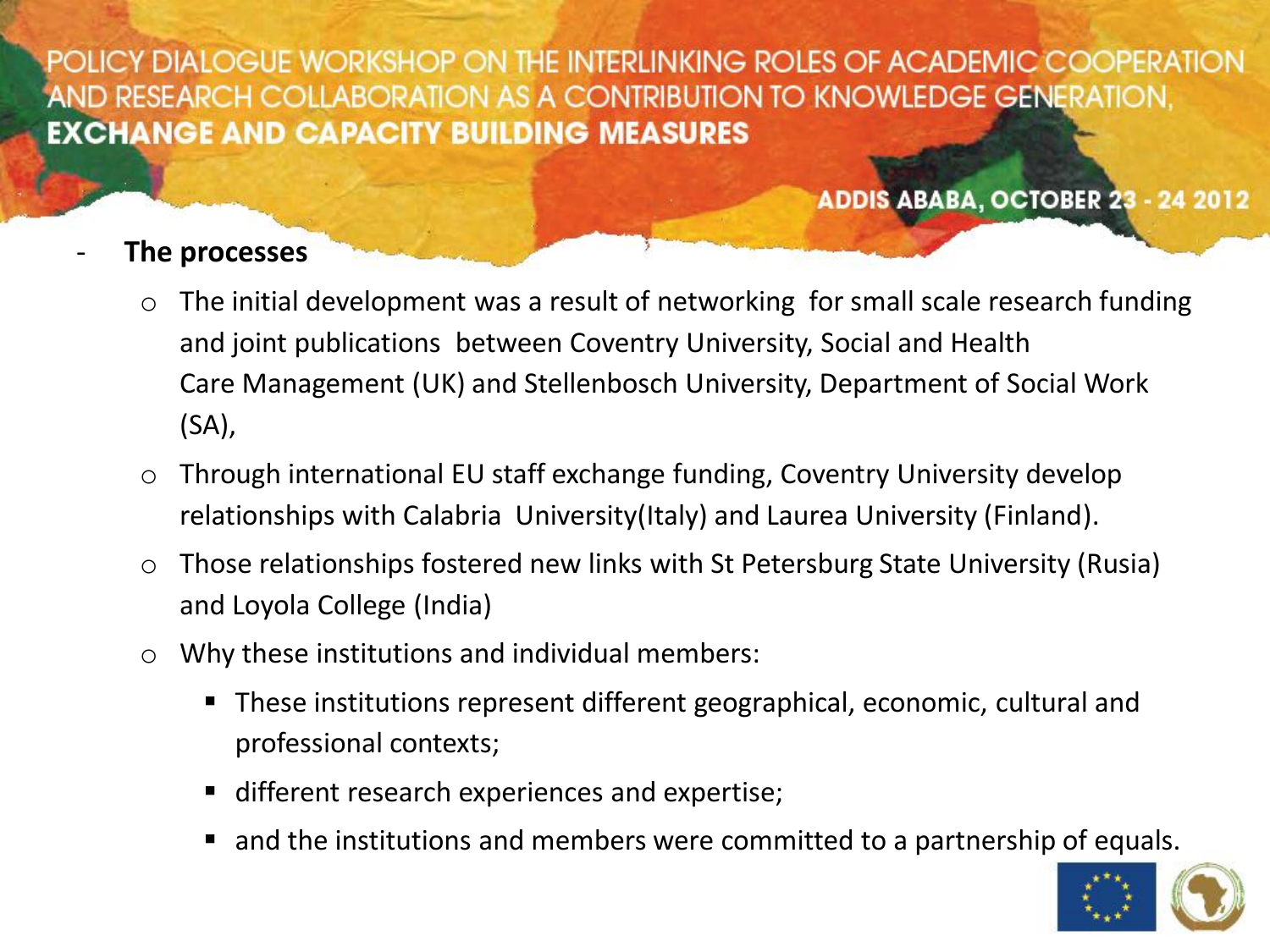- **What the collaboration has brought to the different stakeholders**:
	- $\circ$  advantages of international cooperation and the mutual benefits of cooperation are:
		- opportunities to participate in international research on topical issues;
		- broadening of experiences, knowledge and skills for the research team and the back office functions;
		- International recognition and prestige;
		- mutual learning, understanding and development as equals of international best practices, theories, knowledge development and dissemination;
		- **E** developing capacity within the wider institution, support services and students.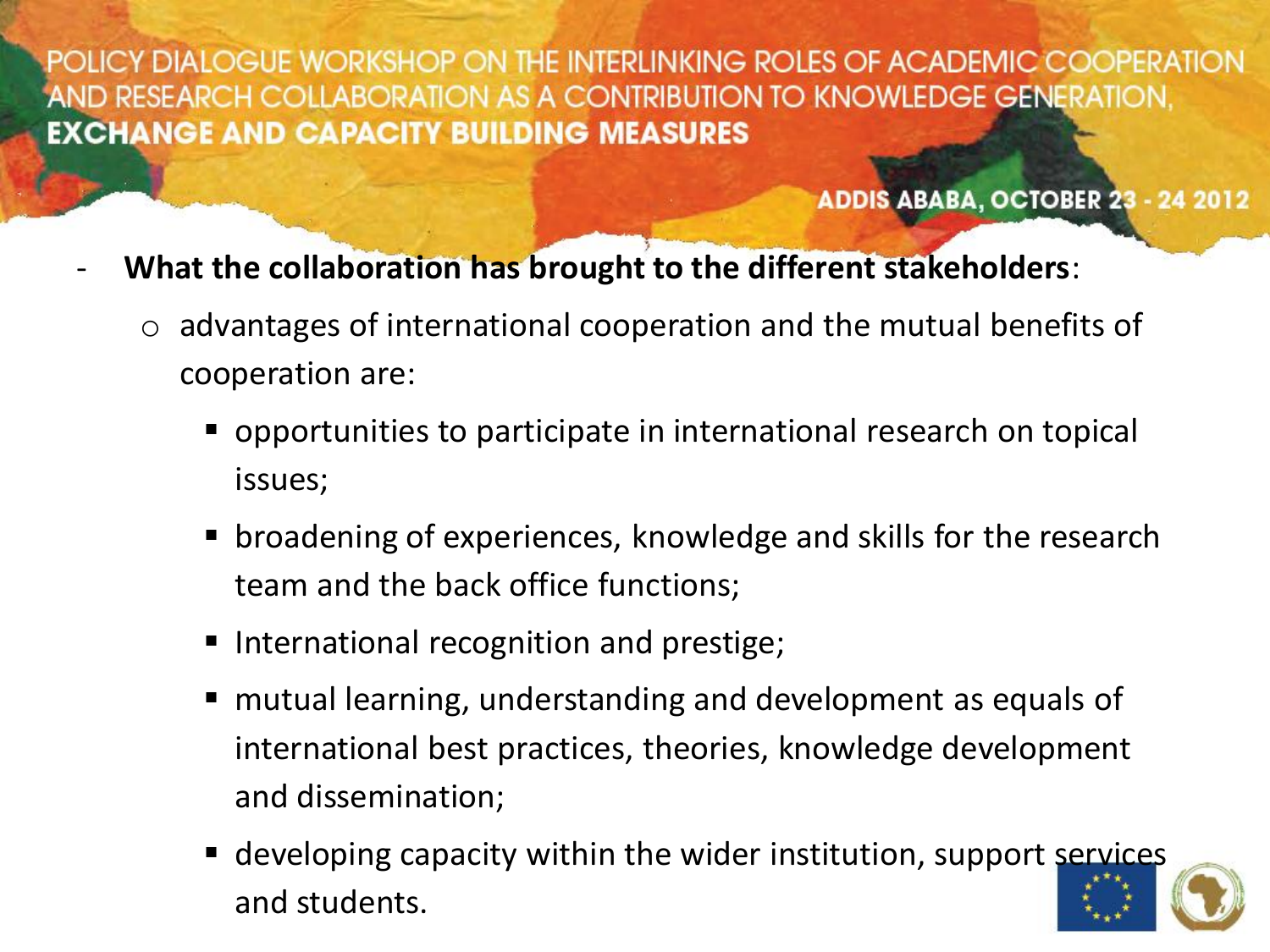ADDIS ABABA, OCTOBER 23 - 24 2012

#### - **Research implementation**

- $\circ$  Funding is limited only to providing the institution with a set amount of allowance to enable travel:
	- this does not meet the cost of salaries and incidental expenses;
	- $\blacksquare$  therefore the institution needs to look at it as an investment in staff and research development.
- $\circ$  The process of the research and analyses also provides seed funding, enabling the team and the institution to identify and demonstrate areas of need for future research.
- $\circ$  The challenges for management of the project are not only linked to the direct research team, but also to the wider university systems and structures e.g. payment of allowances and expenses.

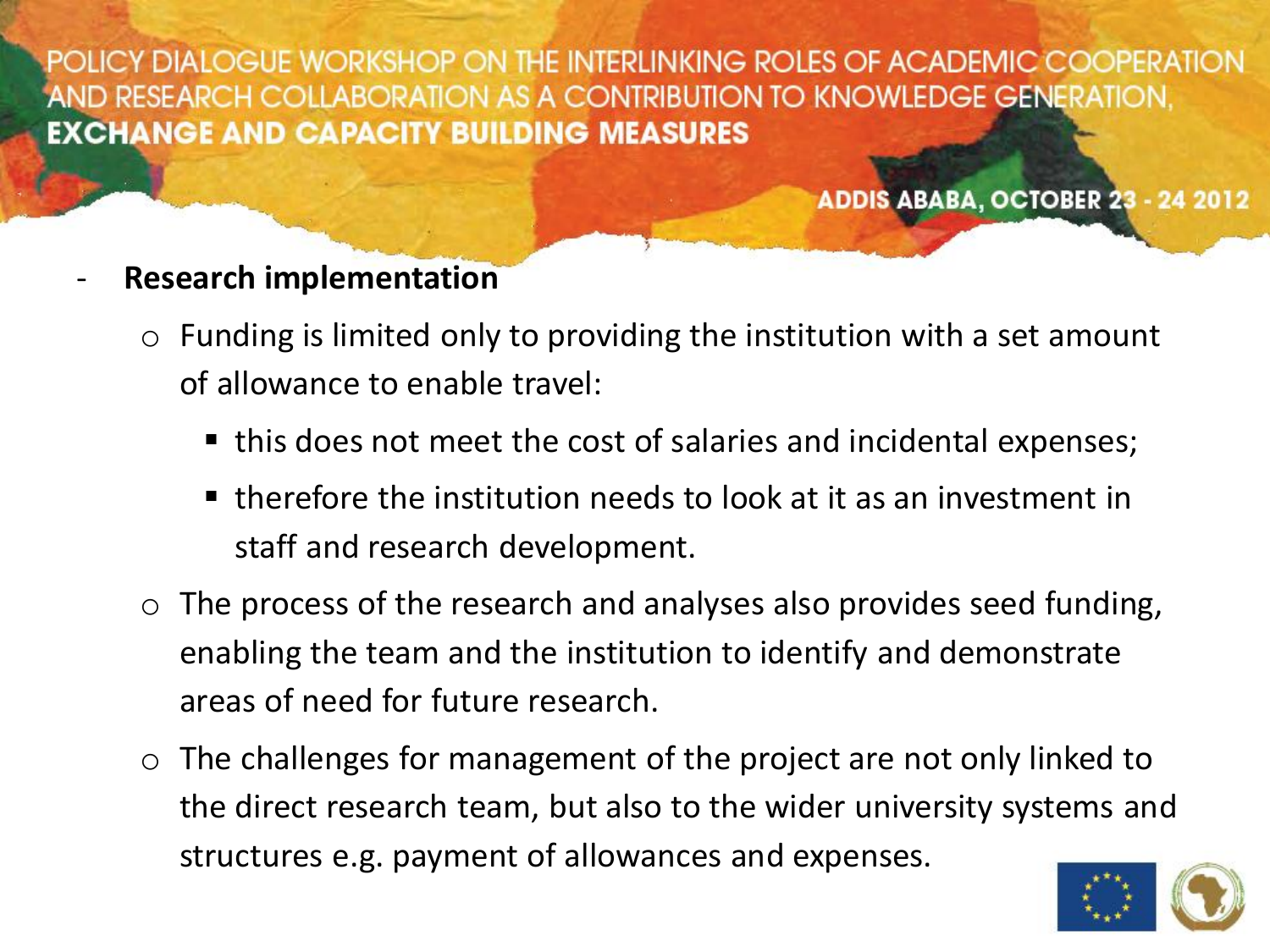- **Research implementation (cont..)**
	- o Recognitions of differences in Universities' strategies, goals and ambitions:
		- The balancing of university strategic aims and aspirations against departmental realities of day to day academic requirement.s
		- Understanding of different cultures, working practices and expectations and seeking to balance those against project delivery, research development, knowledge, skills and dissemination.

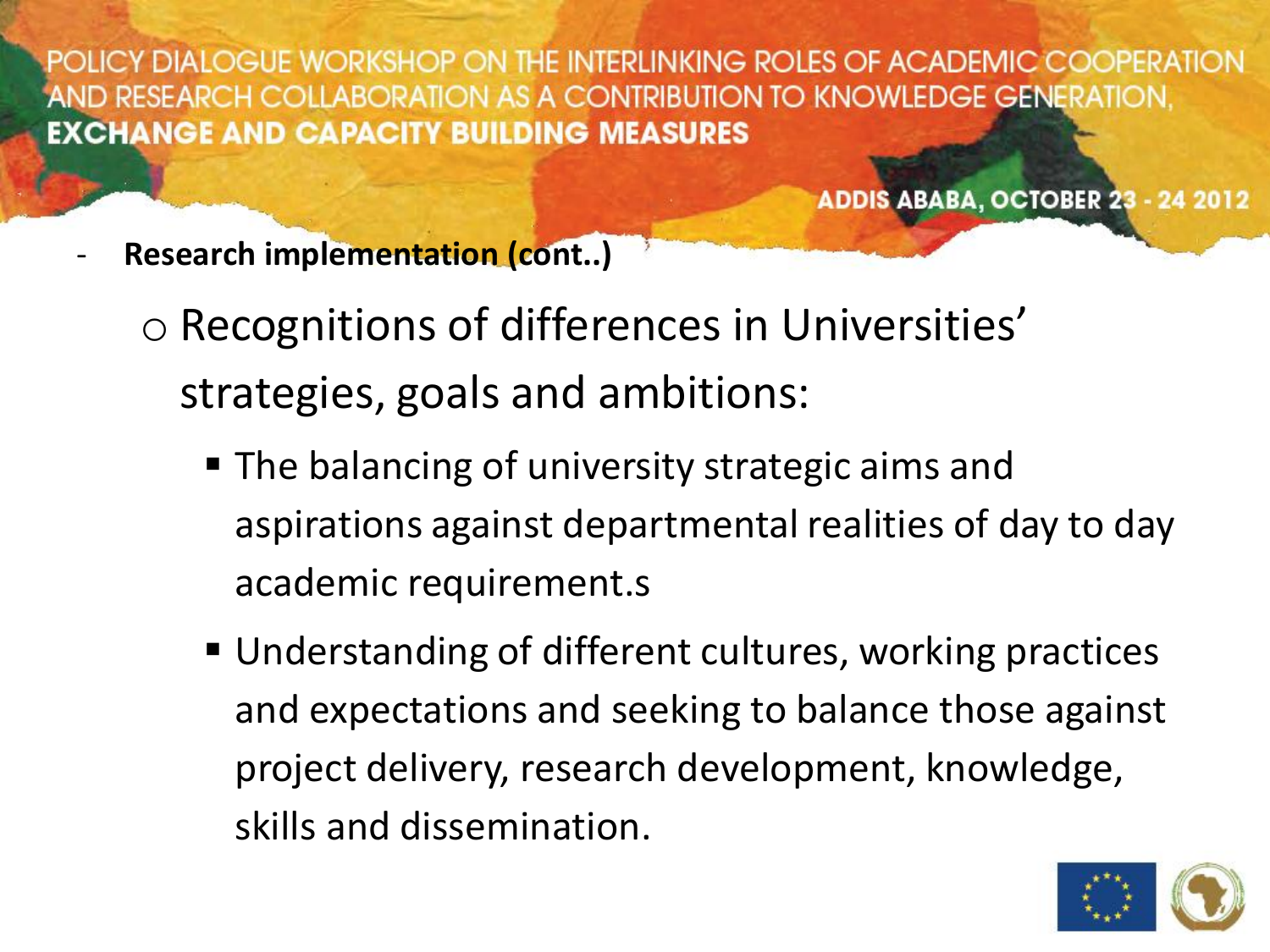- **Research implementation (cont..)**
	- o Academic and personal responsibilities to research team and to employer and to the wider profession.
	- o Recognition and valuing of differences and diversity in academic experiences and contributions e.g. in a large scale international research one person does not have the skills for everything.
	- $\circ$  Language and context differences should be understood e.g. Finland and vulnerability.
	- o Need to be creative and find continuous solutions for resource limitations e.g. internet connectivity and library facilities.

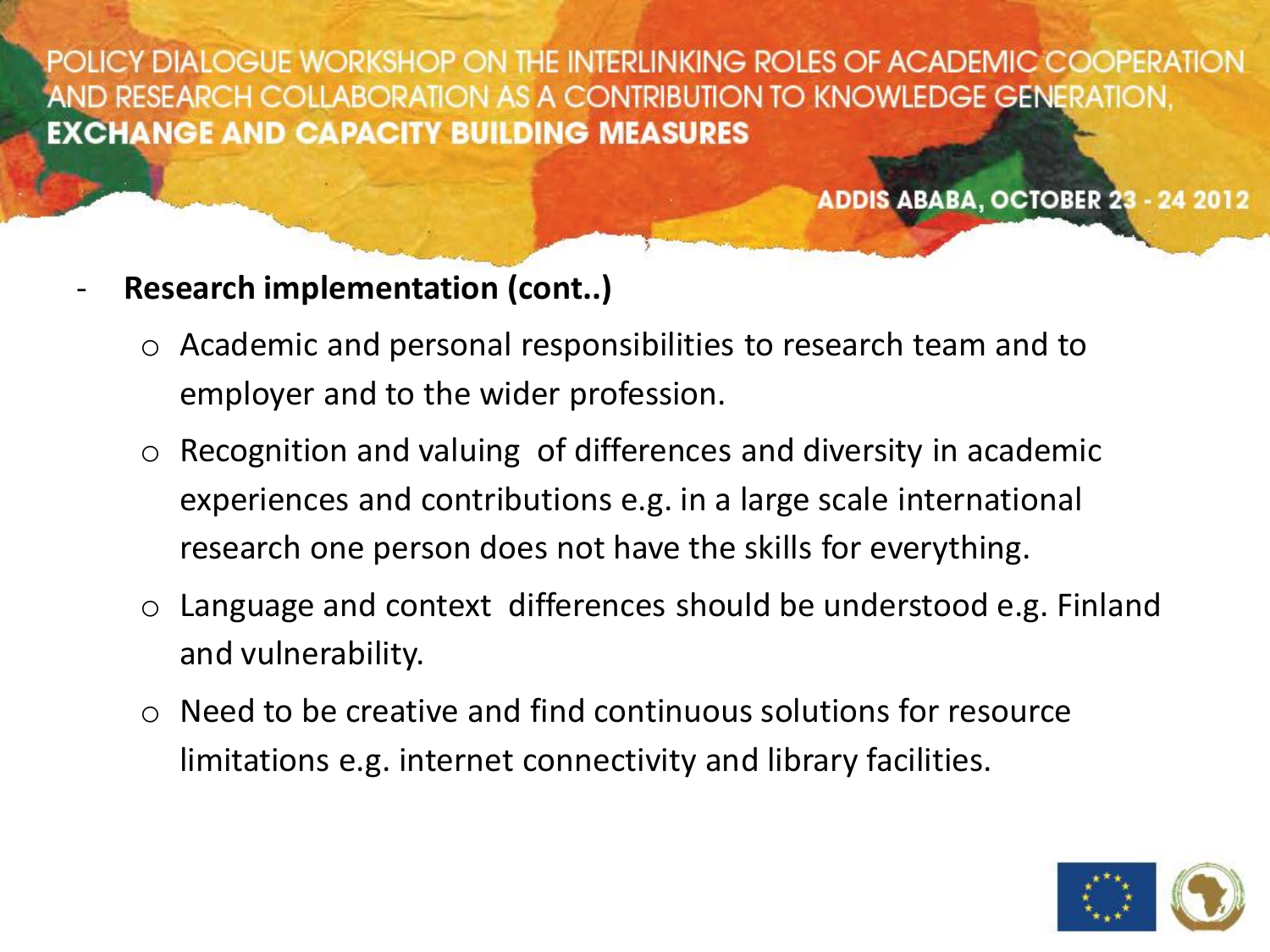- **Research implementation (cont..)**
	- $\circ$  Feedback and sharing of experiences to home institutions and teams of learning, development and opportunities though press releases, staff presentations and use of material in student teaching.
	- $\circ$  Working deliberately towards team publications and sharing the knowledge and skills such as bid writing and project management with colleagues.
	- o Mentoring less experience staff and team members.
	- o Recognition of soft skills (relationships, cultural understanding, sharing, collaboration, communication)
	- o Researchers' sacrifices of doing research alongside their day to day work, personal time and family life.

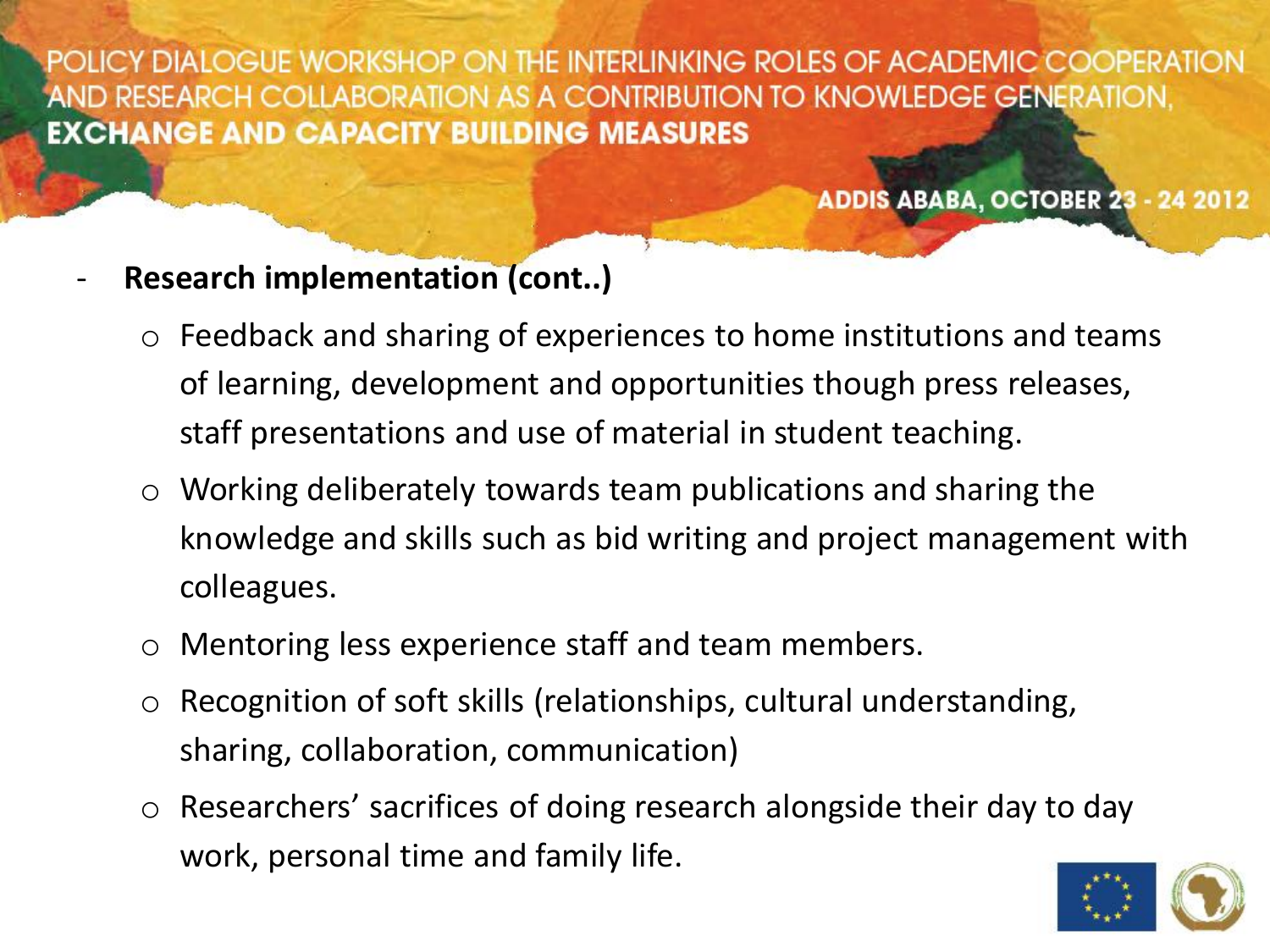- **Challenges** 
	- o How to management competing demands of an international team within the expectations of the funder.
	- o How to understand and align differences in competencies, academic cultures, personal and institutional expectations.
	- $\circ$  To develop and motivate the research team and remain committed to a team goal as they only have a personal commitment to each other.
	- o Enabling people to work outside the parameters of a traditional line management system and structure.